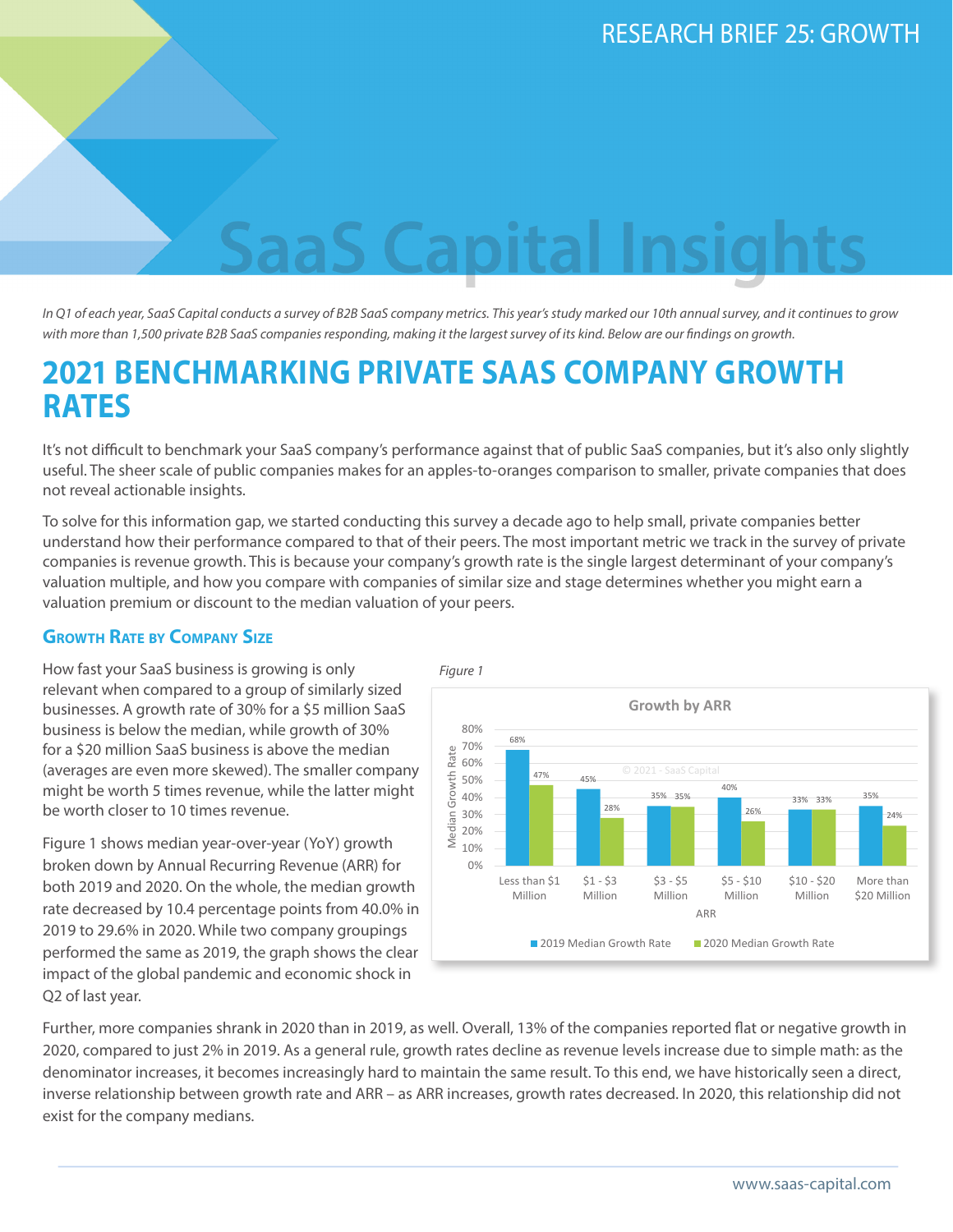PAGE 2

Figure 2 shows growth rate percentiles by ARR and gives us a better understanding of the ranges of growth rates that exist at each revenue stage. The immediate takeaway is that 'top quartile performance' means different things for different-sized companies. For example, a \$2 million SaaS company needs to be growing at more than 69% year-over-year to be in the top 25% of its peers, whereas that bar is 42% for a company with \$20 million of ARR.

The chart also highlights the variability seen in earlierstage companies. Part of this is just math: dividing by a small number can return very growth rates. But the other part is truly the variability of early-stage performance. Some companies take longer to develop a product and

*Figure 2*



find their market, while others find terrific product-market-fit early and grow very quickly. As companies grow, they stabilize and grow more consistently and growth rate variance compresses.

The variability of very early (sub \$1 million ARR) companies was even more pronounced in 2020. The 75th percentile jumped from 120% in 2019 to 173% in 2020 while the 25th percentile dropped from 30% in 2019 to just 9% in 2020.

Figure 3 shows the best performers, the 90th percentile growth rates for each ARR group for 2020 and 2019.

With the exception of companies with less than \$1 million in ARR, growth rates for top performers decreased in 2020 compared with 2019. Our theory for what drove the very high growth among the smallest company category is again related to dividing by a small number.

Some companies benefitted enormously from the COVID-19 pandemic as they were positioned to support the unprecedented push to work from home and fill the need for

| Figure 3               |                                   |                                   |
|------------------------|-----------------------------------|-----------------------------------|
| <b>ARR</b>             | <b>90th Percentile</b><br>in 2019 | <b>90th Percentile</b><br>in 2020 |
| Less than \$1 Million  | 242%                              | 444%                              |
| $$1 - $3$ Million      | 252%                              | 153%                              |
| $$3 - $5$ Million      | 160%                              | 126%                              |
| \$5 - \$10 Million     | 100%                              | 92%                               |
| \$10 - \$20 Million    | 99%                               | 85%                               |
| More than \$20 Million | 90%                               | 65%                               |

new systems to facilitate touchless contact and everything related to the "new normal." This effect was likely experienced across all company sizes, but because of the small denominator of the very small companies, the impact was over-sized among that group.

## **Growth Rate by Funding Type**

Historically, we have seen that equity-backed companies report higher growth rates than bootstrapped companies. And while it's not clear which is the cause and which the result, as investors look to back companies that already show signs of being high performers, understanding the difference is important for benchmarking.

Overall, bootstrapped companies reported growing at a median of 22% in 2020 versus 28% in 2019, whereas companies that have raised venture capital financing were growing at a median of 33% in 2020 versus 55% in 2019. Figure 4 shows the median growth for equity-backed and bootstrapped companies in 2020 versus 2019, broken down by ARR.

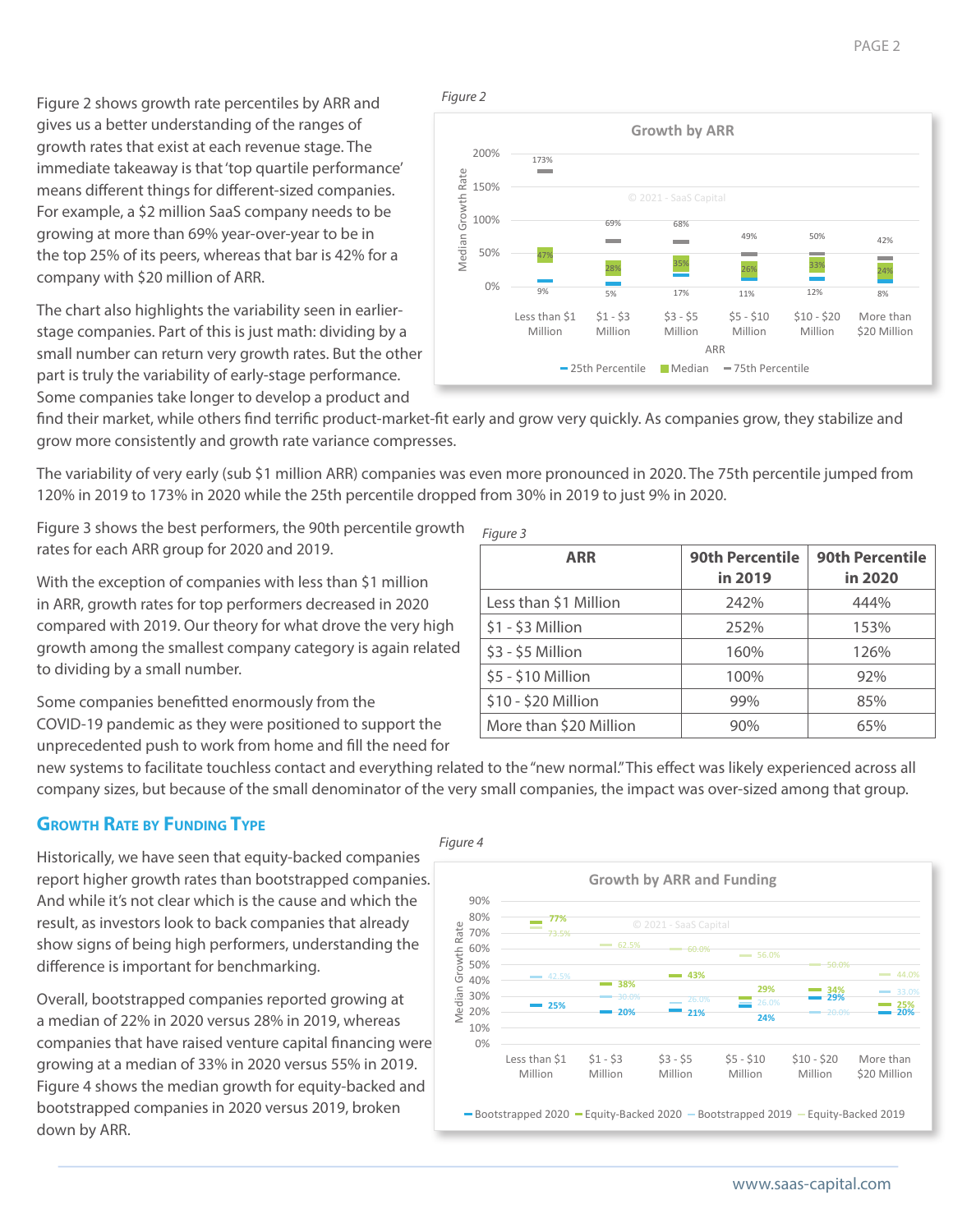This year's survey showed equity-backed companies reported higher growth rates than bootstrapped companies, but the difference narrowed considerably, and with most of the change coming from the equity-backed companies.

The ARR categories for bootstrapped companies with more than \$5 million in ARR show median growth rates that are only five percentage points less than their equity-backed peers. Their growth, between 20% and 30%, is generally in line with 2019. Meanwhile, equity-backed companies with ARR above \$5 million report medians in a range of 25% to 34%, which is down twenty percentage points from the 2019 range of 44% to 56% in 2019.

Whereas bootstrapped companies grew only slightly slower in 2020 than they did in 2019, equity-backed companies grew almost half as fast as they did the year prior.

The change in equity-backed company growth rates is most significant in the "growth stage" of \$1 million ARR to \$20 million in ARR. The difference in growth rates in very small companies remains large, in part due to selection bias, and the difference in growth rates of the very large companies

*"Bootstrapped companies operate at a 'steady state' growth rate – the rate that they can grow while remaining cash flow breakeven. Companies that have raised outside equity artificially 'juice' their growth rate with operational leverage – they increase spending to increase growth, and presumably, if they decrease spending, growth rates will slow. In our annual survey, we have a question on departmental spending amounts, and data from that question corroborates this."*

remains very small, in part due to denominator effects. But the middle categories in the chart, the growth stage, is where we see significant declines in equity-backed growth rates last year and relative stability in growth from bootstrapped companies. As a group, bootstrapped companies with ARR above \$5 million report overall median growth of 25%, which is the same as in 2019. Meanwhile, equity-backed companies with ARR above \$5 million report overall median growth of 29%, down from 42% in 2019.

The data highlights a point about the relative stability of bootstrapped companies versus equity-backed companies. Bootstrapped companies operate at a "steady state" growth rate – the rate that they can grow while remaining cash flow breakeven. Companies that have raised outside equity artificially "juice" their growth rate with operational leverage – they increase spending to increase growth, and presumably, if they decrease spending, growth rates will slow. In our annual survey, we have a question on departmental spending amounts, and data from that question corroborates this.

Equity-backed companies started 2020 by spending significantly more on sales and marketing than their bootstrapped peers, 100% more on sales and 57% more on marketing. By the end of the year, the growth spending gap had narrowed to 82% for sales and 43% for marketing. We will explore SaaS spending data and impacts in more detail in a dedicated Research Brief later this year.

# **Growth Rate and Retention**

Higher growth is generally associated with higher retention and vice versa. The higher a company's retention, the easier it is to grow, as the company doesn't have to replace as much lost revenue. The impact of retention is also cumulative as it repeats and expands on itself year after year.

Figure 5 highlights the relationship between growth and retention. The median gross retention for all companies with at least \$1 million in ARR is 91%. Now, looking at the relationship between growth and gross retention, companies

*Figure 5*

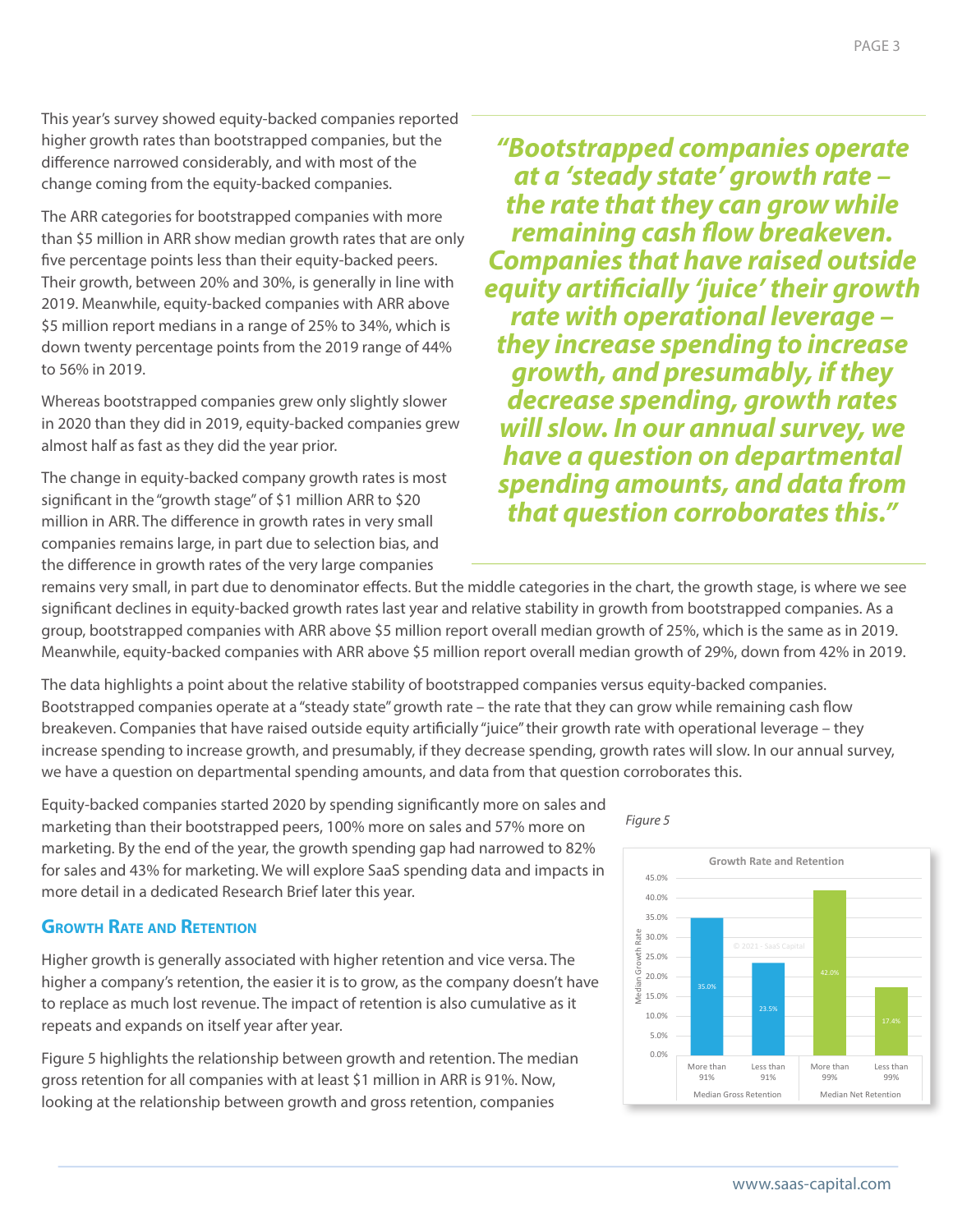reporting less than the median gross retention showed median growth of 23.5% while the companies reporting more than the median showed growth of 35.0%.

The median net retention for all companies in our survey was 99%. Companies reporting net retention below the median show growth of 17.4% while companies reporting net retention above the median posted 42.0%.

These are significant differences and also a significant departure from the same analysis last year, where the difference in growth rate between the top 50% companies for retention and the bottom 50% was around five percentage points.

We think this shows the disparity in the impact of the COVID pandemic on companies. In the uncertainties of a global pandemic, companies with strong retention benefitted more than in normal years from their relationships and the critical nature of their applications.

*"Companies reporting net retention below the median show growth of 17.4% while companies reporting net retention above the median posted 42.0%. These are significant differences and also a significant departure from the same analysis last year, where the difference in growth rate between the top 50% companies for retention and the bottom 50% was around five percentage points."*

Companies with weaker retention had a worse year compared

to their peers than in normal years. Mission-critical products became even more so to existing and new customers while ancillary products and less critical tools were easily canceled and less likely to be adopted by new customers.

## **Growth Rate by Company Age**

Historically, company age and revenue have been directly correlated, while company age and growth rates were inversely correlated. As with many things, 2020 appears to have broken the norms.

As seen in Figure 6, there are essentially 3 phases as companies age. Startups show very high growth, in part due to small base revenue, as noted throughout the findings above.

From year 3 until year 9, growth rates gradually decline as revenue steadily grows. At year 10, growth drops significantly and then remains stable in the mid-teens. Interestingly, total revenue is highest for companies that are 7 years old. This could indicate a

SaaS life expectancy of seven years – founders looking to grow the business and then sell, particularly for venturebacked companies. *Figure 6*

The median age for bootstrapped companies was 10 years old, while the median age for equity-backed companies was 7 years old.

Our data also show that 41.1% of bootstrapped companies were older than 12 years, while only 19.5% of equity-backed companies were older than 12 years.

This is likely due to pressure from VC fund horizons with the data suggesting 10 to 12 years is the implicit ceiling that entrepreneurs, boards, and investors give themselves to get as big as they can before an exit, regardless of the size and value achieved by that point.

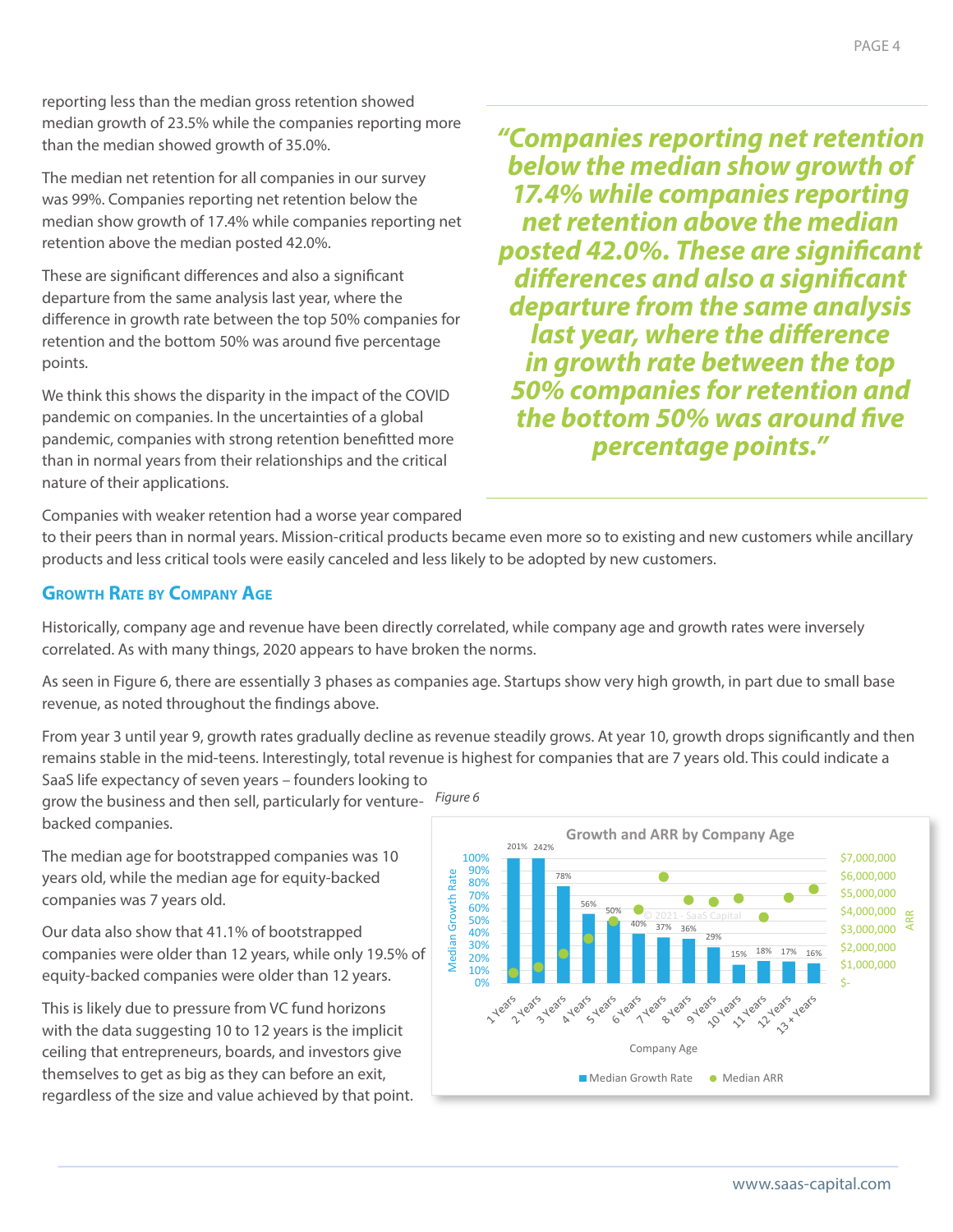### **Other Findings and Summary**

- Growth during the pandemic slowed from 40% in 2019 to 29.6% in 2020. Thirteen percent of companies were flat or shrank, versus only 2% in 2019. Anecdotally, at the start of the pandemic most companies rebudgeted for a significant pandemic impact that didn't fully materialize. Growth was not as strong as 2019, but still strong by other industry standards.
- Equity-backed companies continue to show higher growth than bootstrapped companies but the gap narrowed considerably, driven by far larger decreases in growth from equity-backed companies than their bootstrapped peers. Equity-backed companies with ARR greater than \$5 million grew at 29% in 2020 while their bootstrapped peers grew at 25%. The differences in growth rates were wider between smaller companies, but still far narrower than in previous

years. Our thought is that bootstrapped companies are more stable and consistent regardless of the macroeconomic environment, whereas equitybacked companies are by their nature more operationally levered, which will provide a higher variance in results, to both the upside and downside.

- Higher growth is generally associated with higher retention. Companies with gross retention above the median reported growing nearly 50% faster than companies with gross retention below the median. Net retention is even more powerful. Companies with net retention above the median reported growing 141% faster than companies with gross retention below the median.
- Growth rates slow as companies grow and age. Revenue topped out at year 7 in the survey, likely due to larger companies eventually being acquired. Related, the median age of a venture-backed company is 7 years, and few are older than 12 years, whereas the median age of bootstrapped companies was 10 years.
- Continuing a pattern we have observed over the years, average contract value (ACV) does not appear to have a significant impact on growth rate. We have seen in a [previous analysis,](https://www.saas-capital.com/resources/rb14-annual-contract-value-impact-saas-scalability) however, that increasing ACVs over time is an important component of scaling a SaaS company. This relates back to the bullet above on higher net retention rates driving significantly higher growth rates.
- SaaS companies targeting a horizontal market are growing slightly faster than companies attacking a vertical industry: 29.4% growth versus 26.1%, respectively.
- Marking a reversion back to a historical norm, SaaS companies that bill annually in advance grow faster than their peers that bill monthly. The median growth rate for companies billing annually upfront was 31.7% versus 25.3% for those billing month-to-month. Cause and effect are difficult to determine, but there is no doubt the annual billing companies enjoy a meaningful cash flow advantage over monthly billers.

*"Growth during the pandemic slowed from 40% in 2019 to 29.6% in 2020. Thirteen percent of companies were flat or shrank, versus only 2% in 2019. Anecdotally, at the start of the pandemic most companies rebudgeted for a significant pandemic impact that didn't fully materialize. Growth was not as strong as 2019, but still strong by other industry standards."*